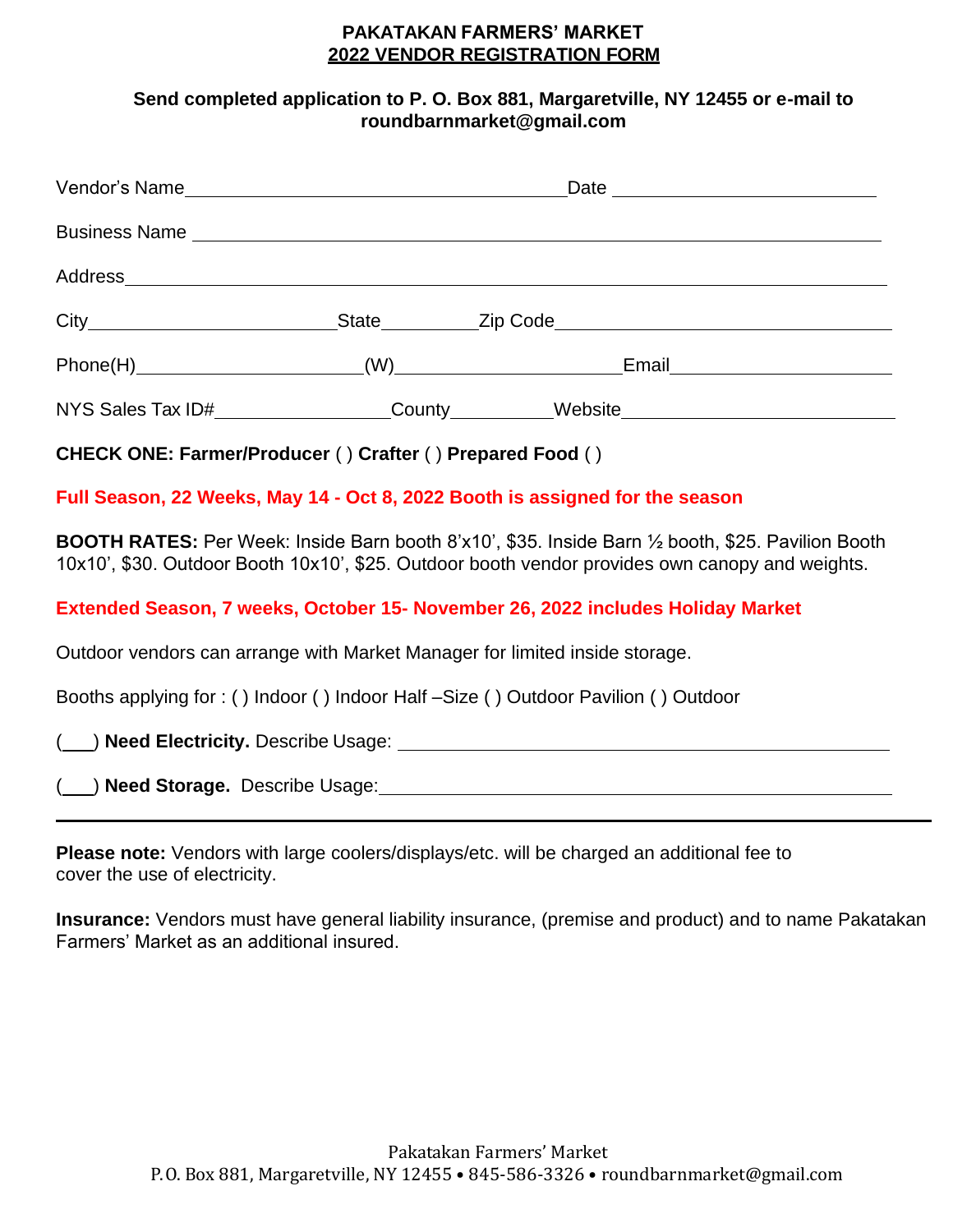## **Pakatakan Farmers Market**

## **Product Specifications**

IMPORTANT – Please list all products that you would like to sell. See instructions below.

**FARMERS/PRODUCERS:** Please list all products you plan to grow/produce for sale. You do not need to list variety but you do need to be specific as to type. ( example- instead of listing "greens" list lettuce, spinach, etc.) In addition, please list all processed or value-added products you plan to sell. (example: jelly from berries, cider from apples, etc.)

**CRAFTERS:** Please list all craft items you wish to sell which are made by you.

**PREPARED FOOD:** Please list all products you produce for sale and whether or not the food is to take home or eat on site. (Note: You are responsible for complying with any and all Health Department regulations and permits and you must collect sales tax when applicable.)

**BROKERING**: Please list any brokered products that you want to request approval to sell. You must be specific and list all items for consideration. **Brokered products must be labeled clearly as such and if approved, will not be claimed as home grown.**

## **LIST ALL PRODUCTS YOU WOULD LIKE TO SELL & CHECK CATEGORY**

| <b>Products</b> | Grown/Made Brokered Approval |  |
|-----------------|------------------------------|--|
|                 |                              |  |
|                 |                              |  |
|                 |                              |  |
|                 |                              |  |
|                 |                              |  |
|                 |                              |  |
|                 |                              |  |
|                 |                              |  |
|                 |                              |  |
|                 |                              |  |
|                 |                              |  |
|                 |                              |  |
|                 |                              |  |
|                 |                              |  |
|                 |                              |  |
|                 |                              |  |
|                 |                              |  |
|                 |                              |  |
|                 |                              |  |
|                 |                              |  |
|                 |                              |  |
|                 |                              |  |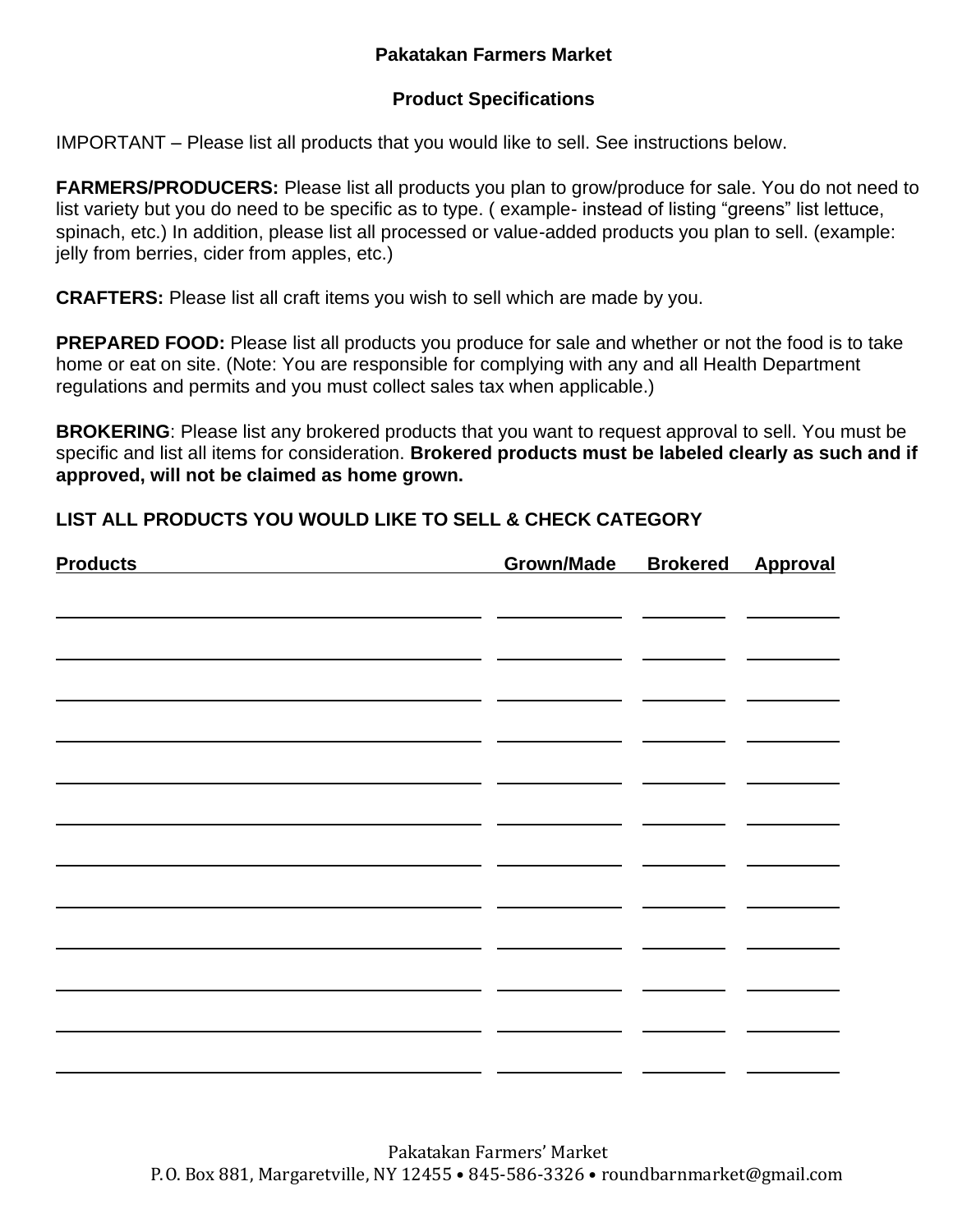| $\mathbf{r}$ |  |
|--------------|--|

# **NOTES/COMMENTS**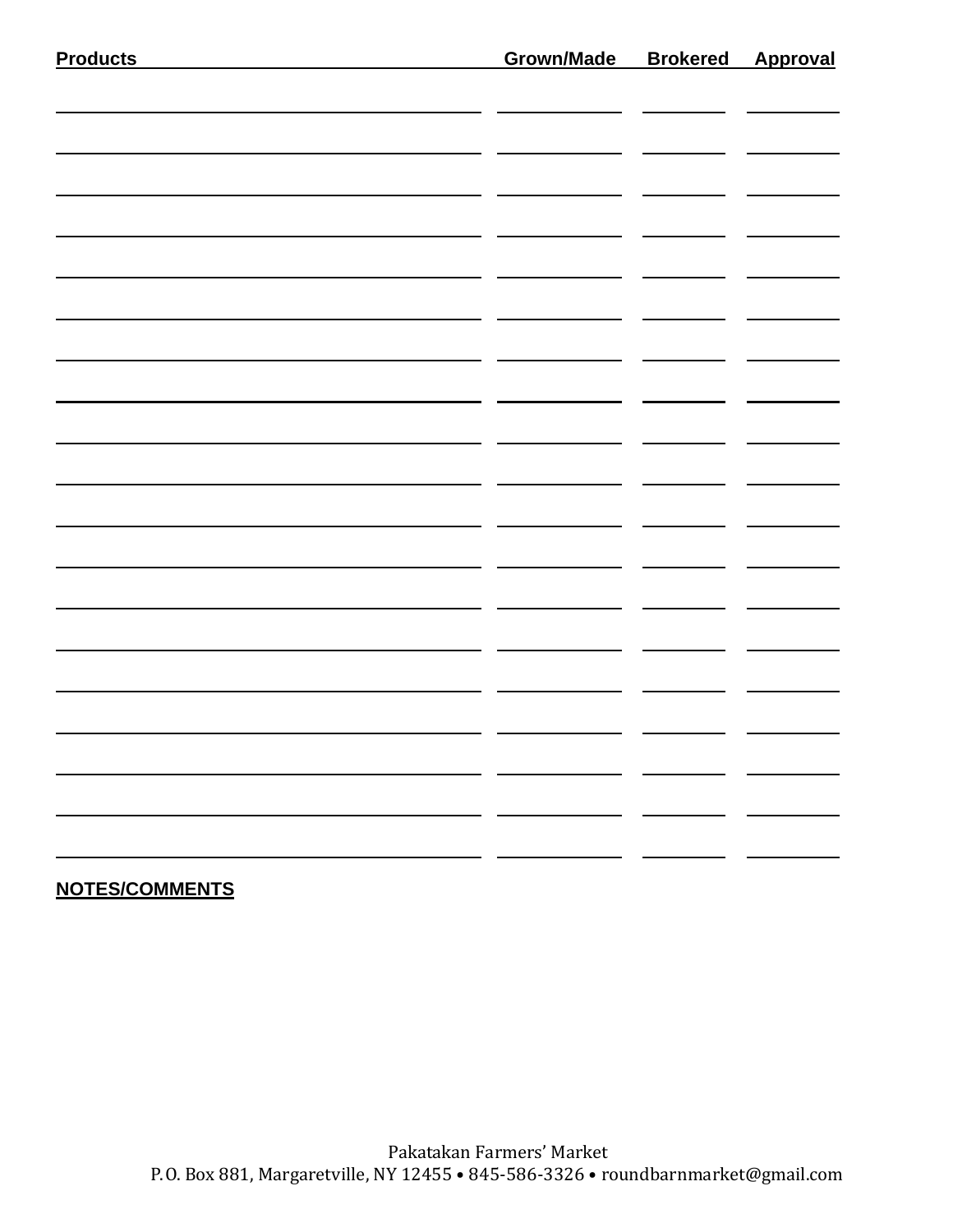### **Pakatakan Farmers Market**

#### **Fees**

| XX | <b>Registration Fee (all vendors)</b>                                                                                   | \$50.00  |
|----|-------------------------------------------------------------------------------------------------------------------------|----------|
|    | Additional Registration Fee for applications after February 18                                                          | \$25.00  |
|    |                                                                                                                         |          |
|    | Booth Fees (choose one)                                                                                                 |          |
|    | Discounted fees are to be paid in full by the Annual Vendor Meeting. Weekly booth fee payments are no longer an option. |          |
|    | Booth payments are to occur once a month, schedule to be provided at the Annual Vendor Meeting.                         |          |
|    | Season Indoor Barn 8'x10' - 10% discount                                                                                | \$661.00 |
|    | Season Indoor Barn Half Booth - 10% discount                                                                            | \$472.00 |
|    | Season Outdoor Pavilion 10'x10' - 10% discount                                                                          | \$567.00 |
|    | Season Outdoor 10'x10' - 10% discount                                                                                   | \$472.00 |
|    |                                                                                                                         |          |
|    | Season Indoor Barn 8'x10' - 4 Week Deposit                                                                              | \$140.00 |
|    | Season Indoor Barn Half Booth - 4 Week Deposit                                                                          | \$100.00 |
|    | Season Outdoor Pavilion 10'x10' - 4 Week Deposit                                                                        | \$120.00 |
|    | Season Outdoor 10'x10' - 4 Week Deposit                                                                                 | \$100.00 |
|    |                                                                                                                         |          |
|    | Electric Charge - Season Fee (charged based on market rules)                                                            |          |
|    |                                                                                                                         |          |
|    | Weekly Stall Fee for Vendors that join market after start of season                                                     | \$40.00  |
|    |                                                                                                                         |          |
|    | Total Paid - Accepted payment forms are check, cash, PayPal - roundbarnmarket@gmail.com.                                |          |
|    | Please note you are responsible for paying all processing fees from banks and/or PayPal.                                | \$       |

**Received** *Initial/Date*

**Reviewed Community Reviewed** Payment Received

## Market Manager: Georgi Fairlie **Entrary Edge and Fernal**: [georgi.fairlie@hotmail.com](mailto:georgi.fairlie@hotmail.com)

| Round Barn of Halcottsville, Inc. Board |                 |  |  |
|-----------------------------------------|-----------------|--|--|
| Deborah Bauer, Secretary                | T: 607 326-3404 |  |  |
| Jill Cline                              | T: 845 586-3443 |  |  |
| Brian Mulder, Vice President            | T:607 287 0208  |  |  |
| Dwayne Hill, Treasurer                  | T: 607 652-6792 |  |  |
| Linda Smith                             | T: 607 829-8852 |  |  |
| Madalyn Warren                          | T: 607 326-6177 |  |  |
| <b>Matt White</b>                       | T: 607 441-834  |  |  |
| Tanya Moyer, President                  | T: 518 673 4848 |  |  |

4 e-mail: [locustgrovesoap@yahoo.com](mailto:locustgrovesoap@yahoo.com)

3 e-mail: [jill@catsguild.org](mailto:jill@catsguild.org)

8 e-mail: [mulder@catkill.net](mailto:mulder@catkill.net)

2 e-mail: [shaverhillfarm@gmail.com](mailto:shaverhillfarm@gmail.com)

Linda Smith T: 607 829-8852 e-mail: [shermanhillcheese@live.com](mailto:shermanhillcheese@live.com)

Madalyn Warren T: 607 326-6177 e-mail: [farm@eastbranchfarms.com](mailto:farm@eastbranchfarms.com)

e-mail: hello@KerrsCreekDistillery.com

8 e-mail: [mulligancreekacres@live.com](mailto:mulligancreekacres@live.com)